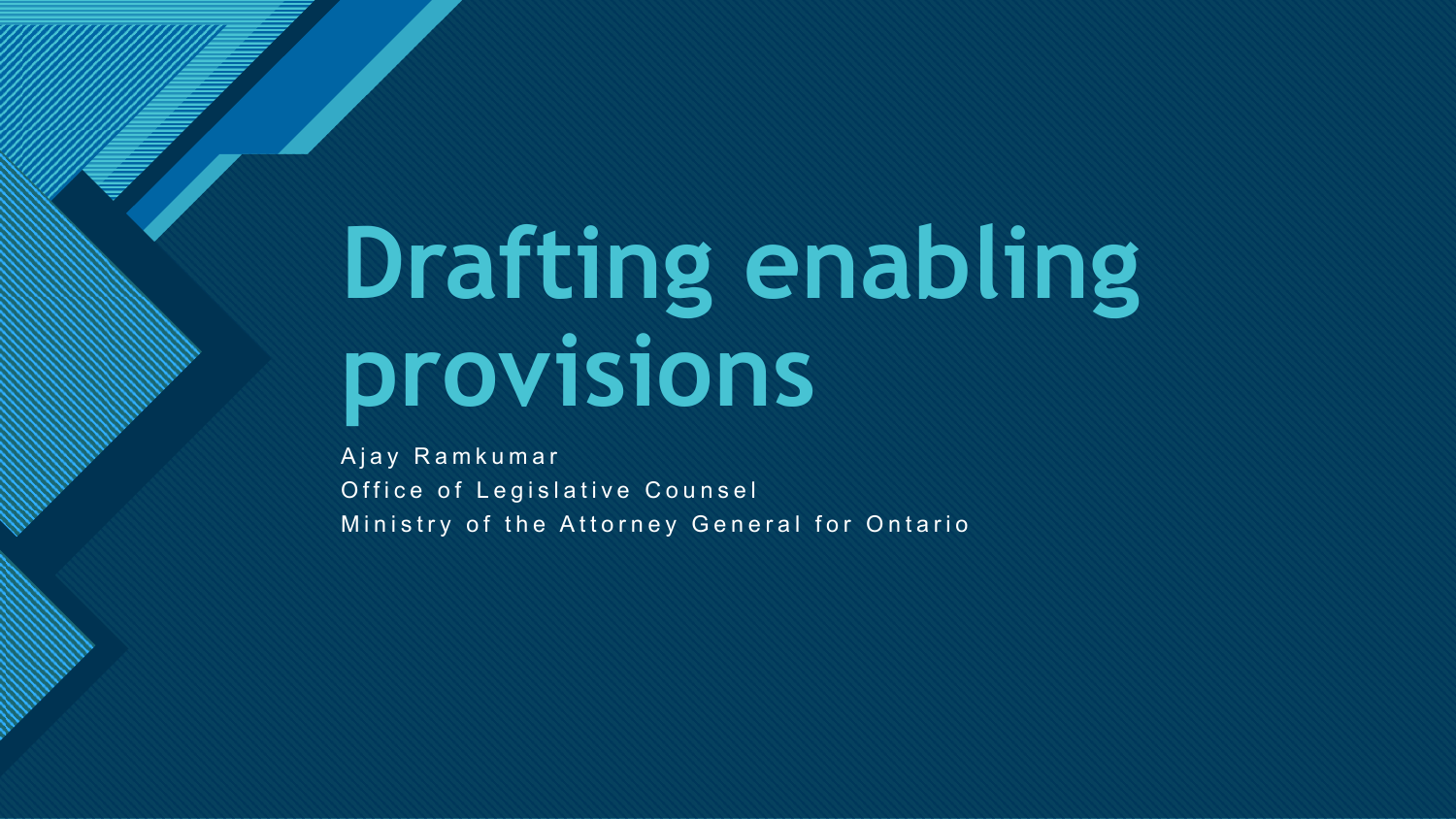

# **Civerview**

- A brief discussion of current caselaw
- Some considerations for drafting enabling provisions, including implications of current state of the law
- Other considerations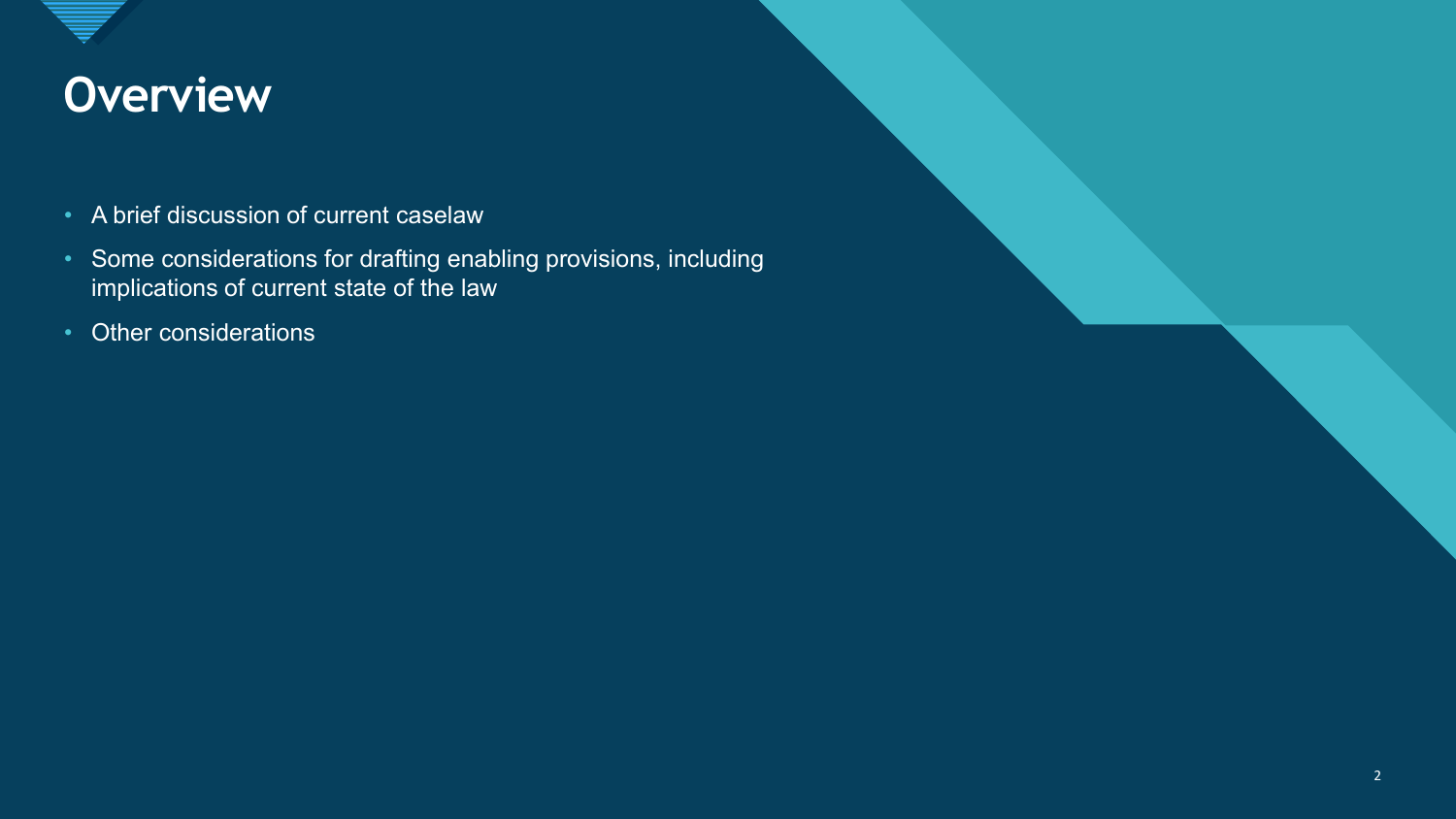

# **Current State of the Law**

- Judicial deference in the context of the exercise of regulation-making authority
- *Vavilov* suggests that a reasonableness standard will apply to the review of the *vires* of regulations (regulations not often being subject to statutory rights of appeal) and likely not subject to the ROL exceptions (no more true question of jurisdiction)
	- "Because administrative decision makers receive their powers by statute, the governing statutory scheme is likely to be the most salient aspect of the legal context relevant to a particular decision" (para 108)
	- "Whether an interpretation is justified will depend on the context, including the language chosen by the legislature in describing the limits and contours of the decision maker's authority" (para 110)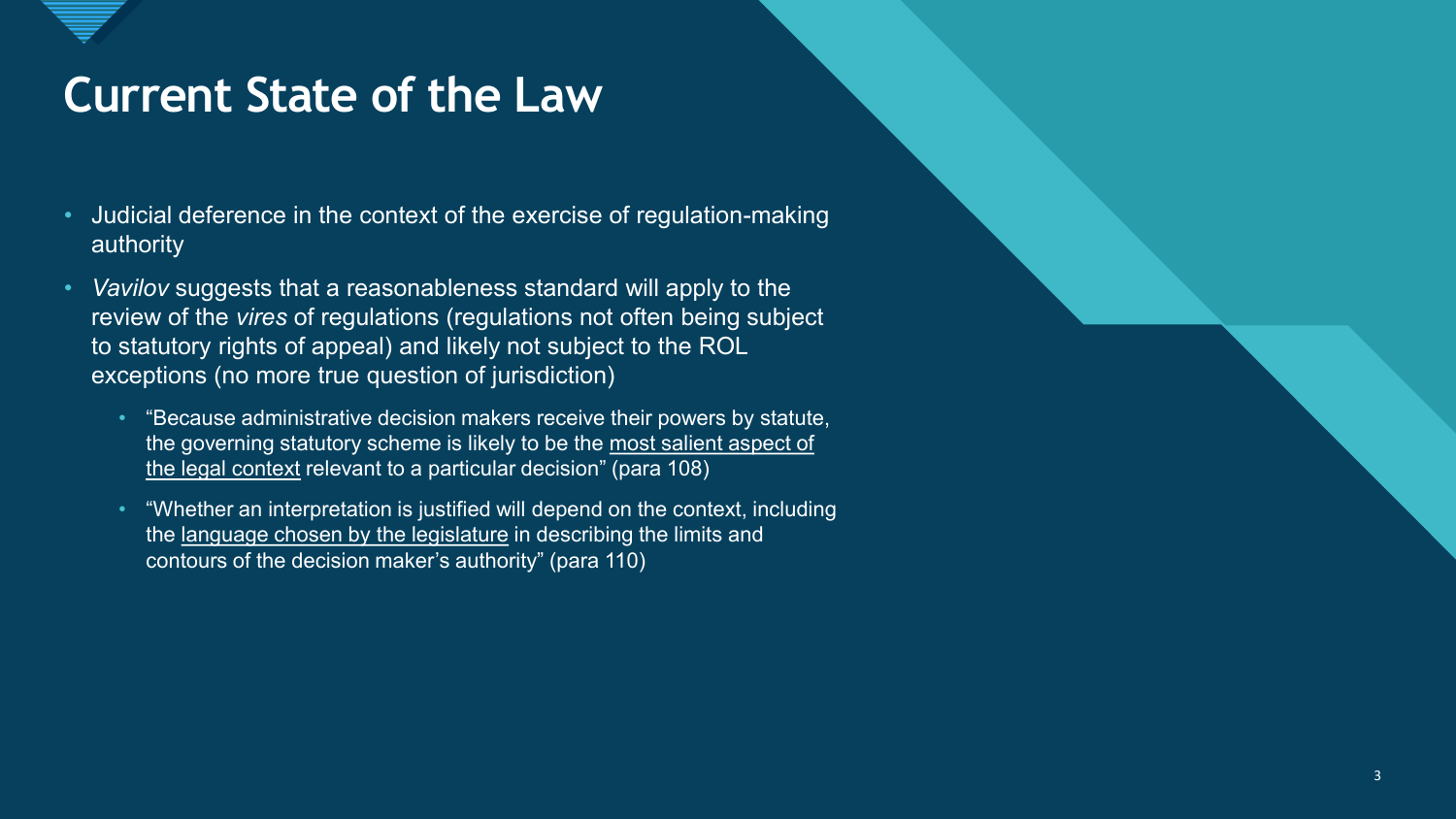

# **Current State of the Law**

- *Vavilov* confirms the continued application of *Katz*, which provides for the following :
	- Presumption of validity of regulations
	- Vires challenge requires demonstrating that the regulations are inconsistent with the objective of the enabling statute or the scope of the statutory mandate
	- Broad and purposive approach to interpretation
	- Not an assessment of the policy merits or effectiveness; not an inquiry into the underlying "political, economic, social or partisan considerations"
- Recent application of *Vavilov* and *Katz* to the vires of a regulation : *Innovative Medicines Canada v. Canada (Attorney General)*
	- Court applies a reasonableness standard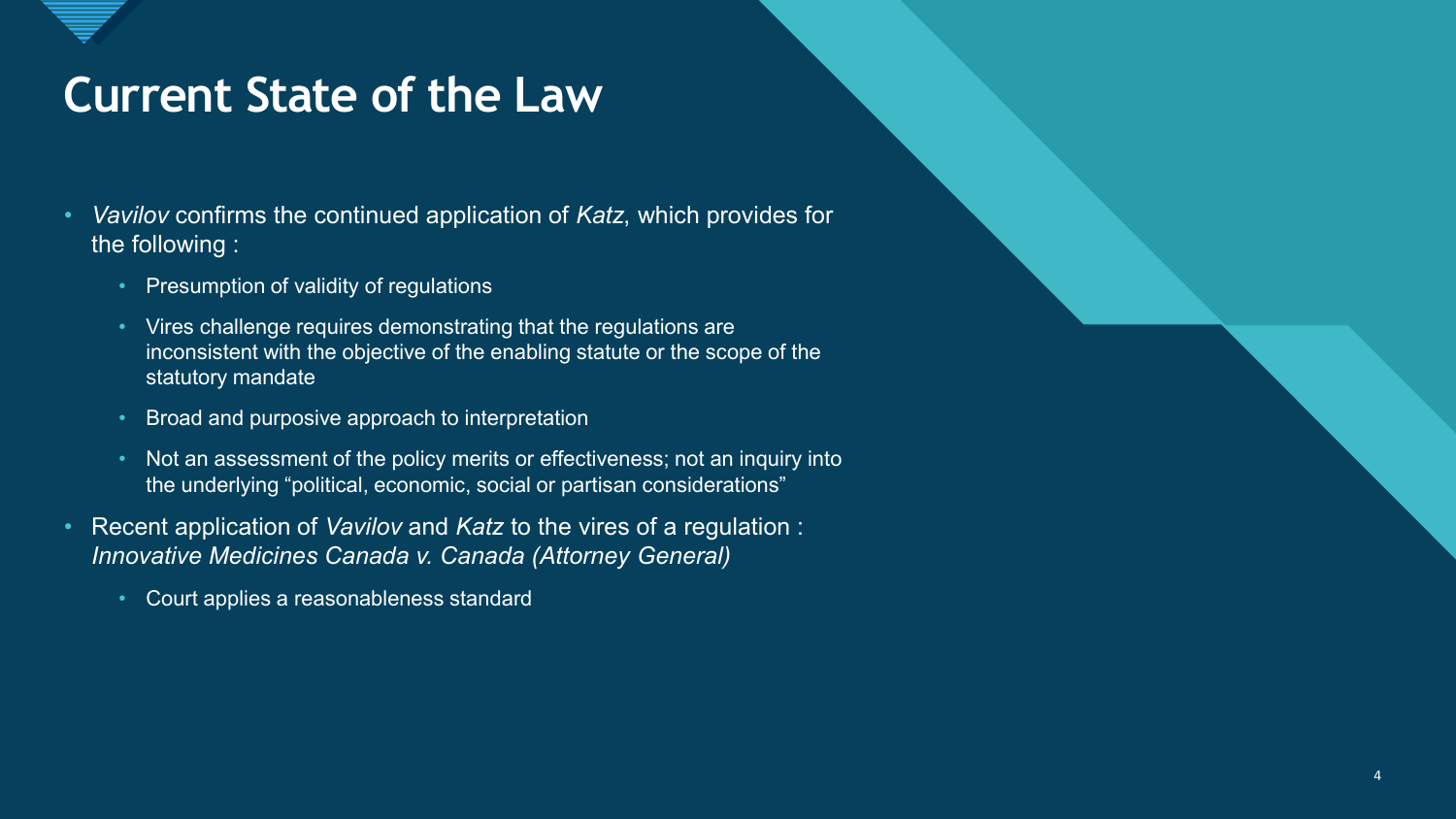# **Drafting implications**

- **Drafting in more general terms, where appropriate** 
	- (d) governing applications for licences and permits, and for amendments to licences and permits, including,
		- (i) their contents, form and preparation, and
		- (ii) the documentation that shall be included in the application;
	- (d) governing applications for licences and permits;
- **Conversely, the "contours" of the enabling provision need to be considered in light of a potentially broad interpretation**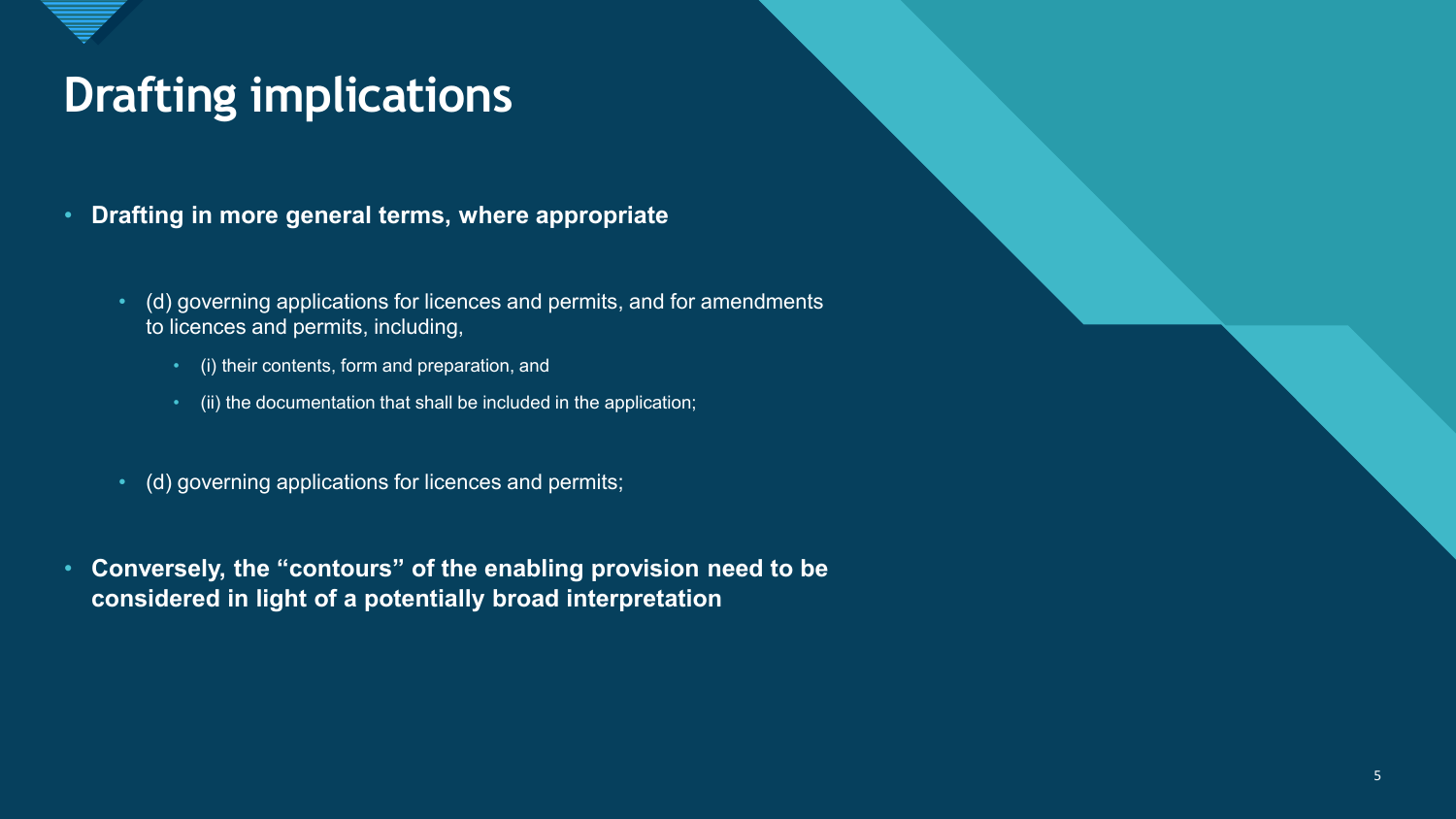

# What makes for a good enabling provision

- An effective enabling provision communicates:
	- the precise power transferred
	- the person to whom the transfer is made
	- the manner in which the power is to be exercised
	- any discretion to make use of the power or not
- The key considerations that we have been discussing in Ontario are the level of precision necessary and the placement of enabling provisions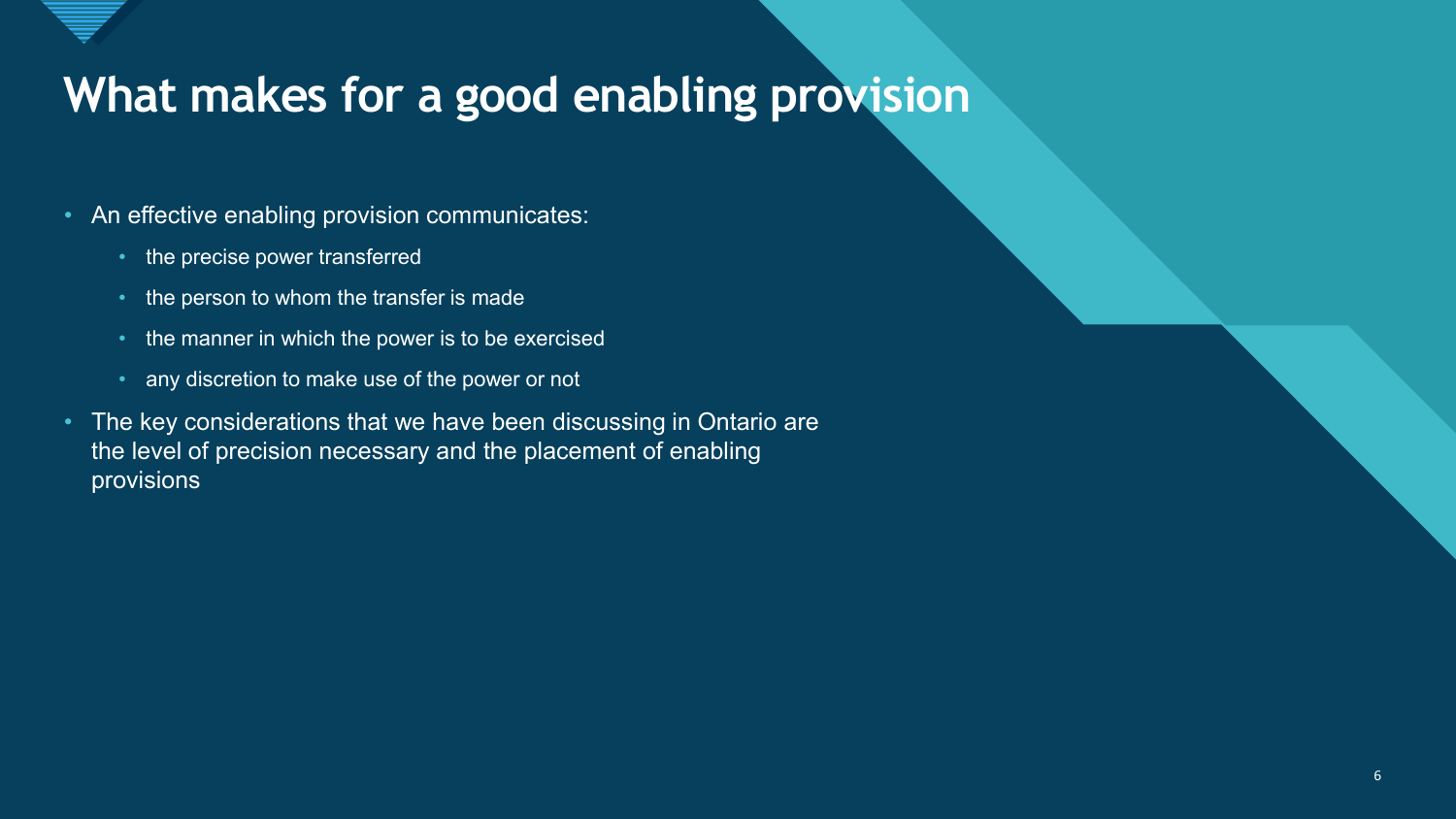# **Click to edit Click to edit Click to edit Click the Click to edit Click the Click to edit Click the Click to edit C**

- The level of precision required in the provision is a careful balancing act between various factors :
	- certitude and flexibility
	- stricter application and potential for uncertainty
	- complicated (greater chance for gaps) and simple and concise (but potentially broad)
	- potentially restrictive and large interpretation informed by the purpose of the Act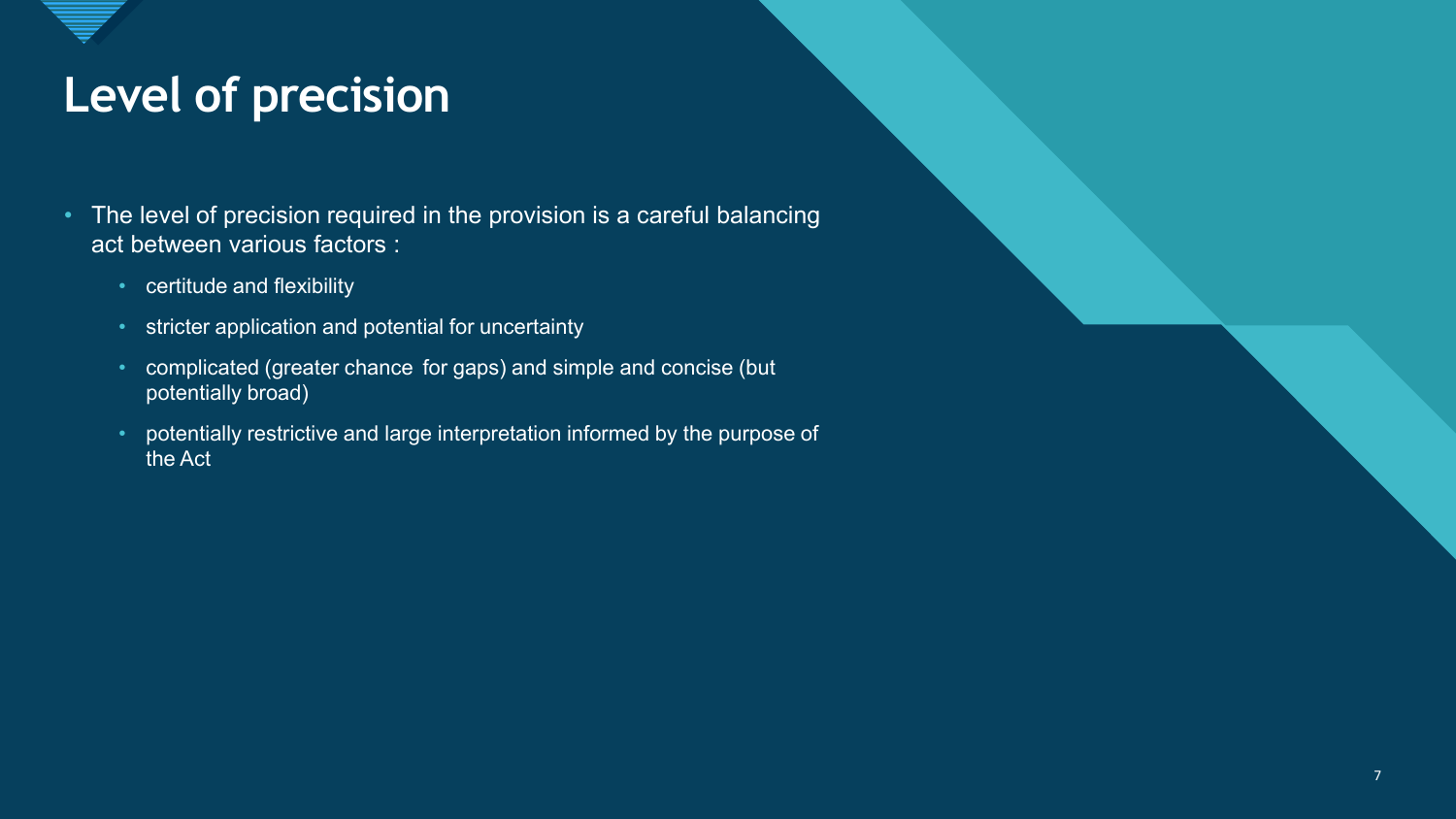

# **Click to edit Massers the Style Structure style style style style style style style style style style style**

- Use of "signposting "
- Regulation-making powers being incorporated other than at the end
- Example:

…

…

**Application to employers 5** (1) This Act applies to the following employers:

Same, Minister 38 (3) The Minister may make regulations exempting employers from the application of this Act.

#### **Application to employers**

**5** (1) This Act applies to the following employers, unless a Minister's regulation specifies otherwise:

Same, Minister

38 (3) The Minister may make regulations with respect to any matter that, in this Act, is described as being done by a regulation made by the Minister.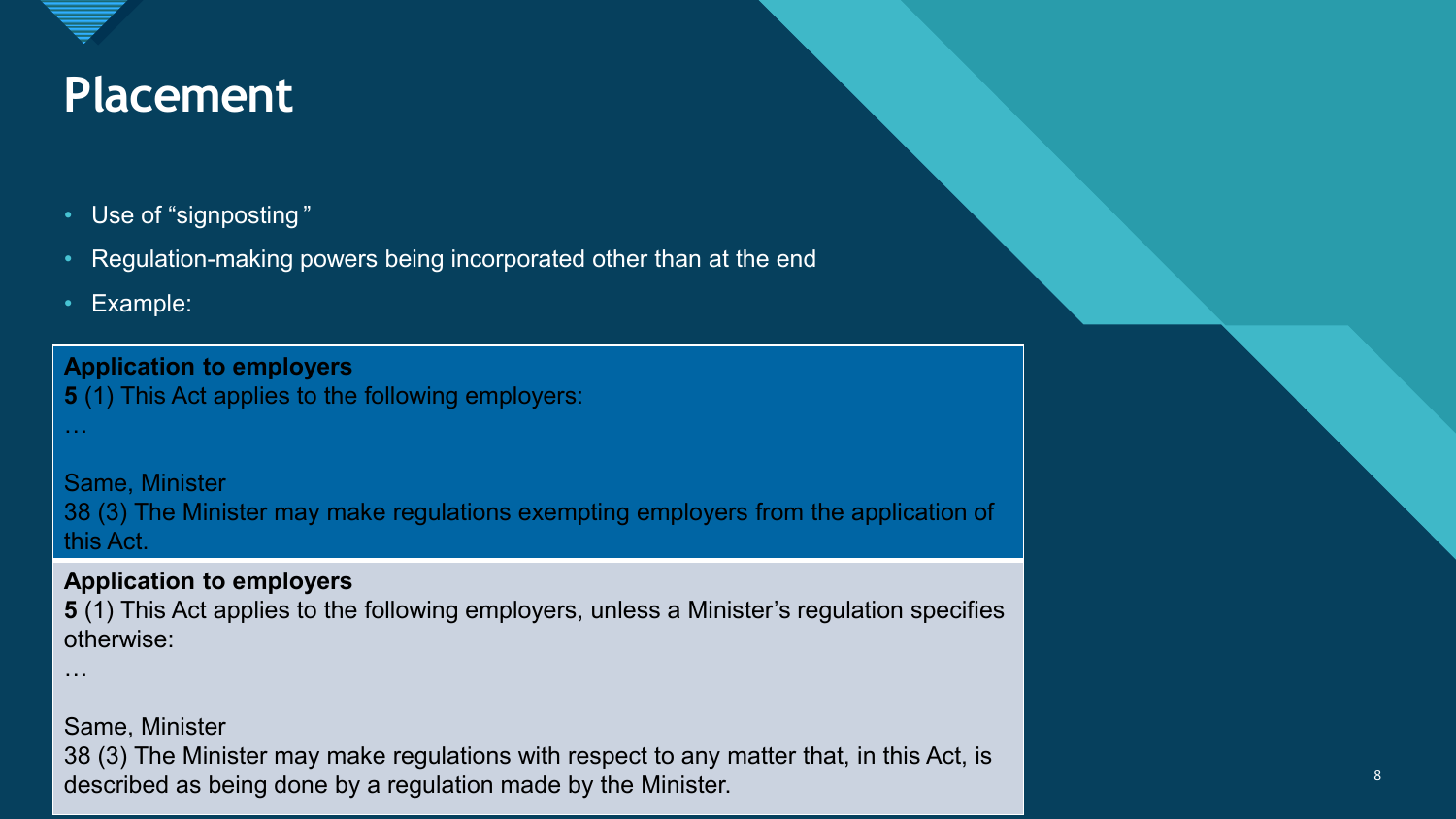

# **Click to edit Massers the Style Structure style style style style style style style style style style style**

#### • Drafting and ROL considerations :

- Greater visibility of what the regulations would be dealing with in the context of specific rules for both users and parliamentarians
- Greater synthesis of regulation-making powers in the statutory framework to "tell the story"
- Can sometimes help constrain regulation-making authority (provided you have clear client instructions)
- Residual regulation-making authority that may be necessary can be reviewed without the "distraction" of other regulation-making powers
- Some challenges :
	- Clarifying whether the regulation is necessary to the application of a provision
	- Framing regulation-making powers as substantive provisions
	- Multiple regulation-makers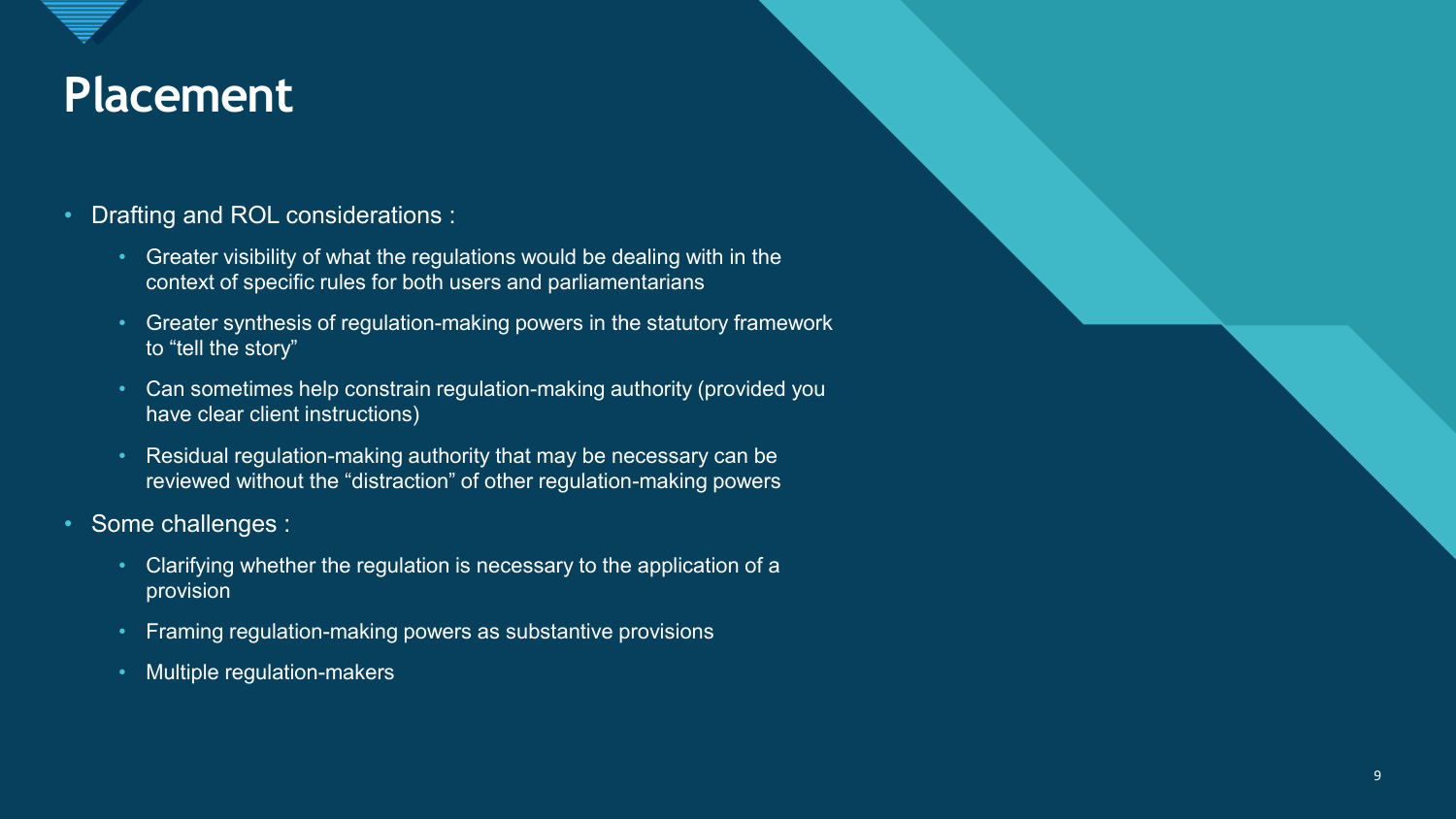

### **Omnibus or basket clauses**

• How do omnibus or basket clauses work with current case law?

• Does placement matter?

x. The Lieutenant Governor in Council may make regulations respecting any matter or advisable to carry out effectively the intent and purpose of this Act, including,

(a)….

y. The Lieutenant Governor in Council may make regulations,

… (f) respecting any matter necessary or advisable to carry out effectively the intent and purpose of this Act.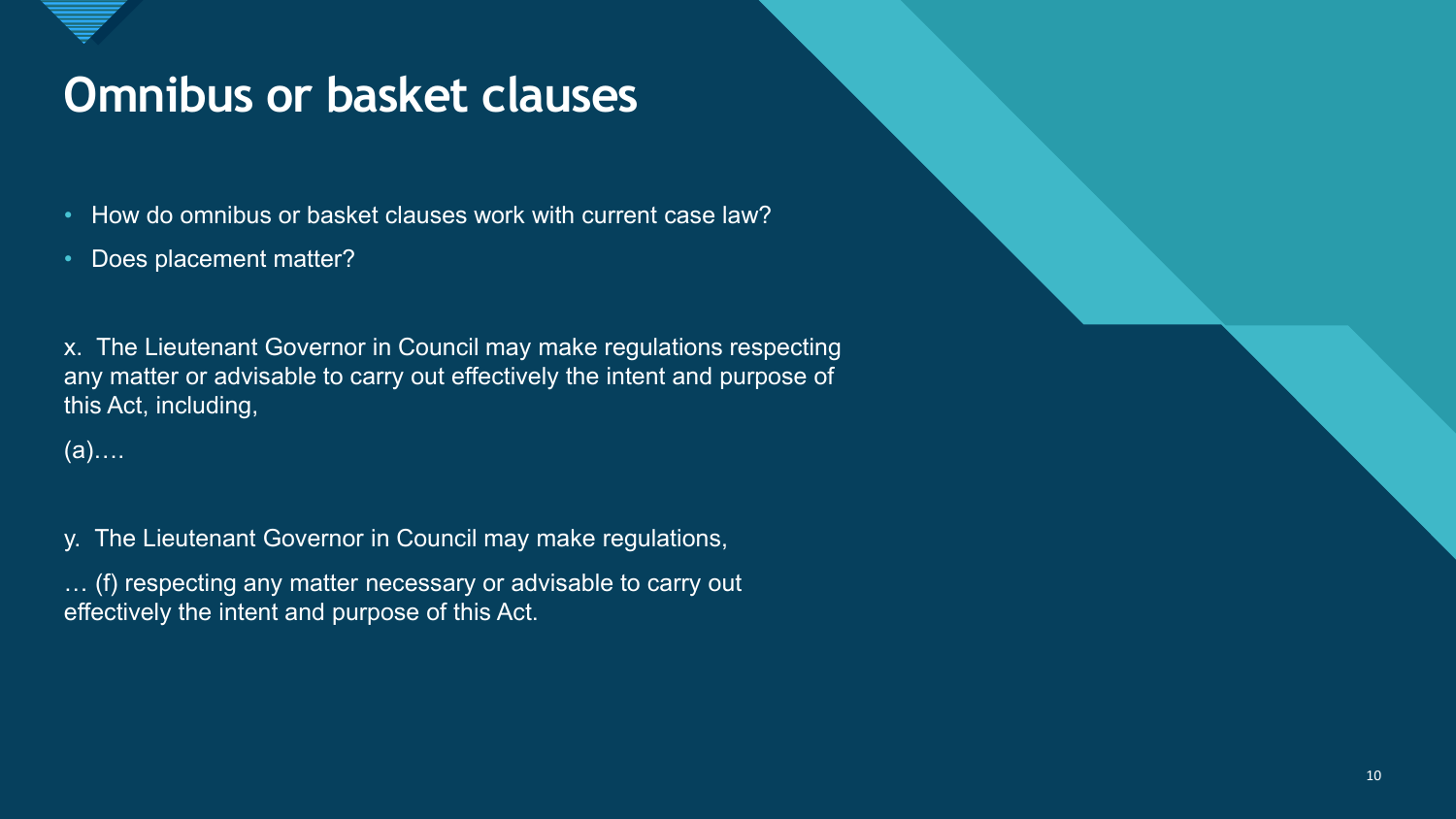

### **Standing Committee on Regulations and Private Bills**

- Required by section 33 of the *Legislation Act, 2006*
- Every regulation stands permanently referred to the standing committee
- The committee examines the regulations with particular reference to the scope and method of the exercise of delegated legislative power but without reference to the merits of the policy or objectives to be effected by the regulations or enabling Acts
- The standing committee shall, from time to time, report to the Assembly its observations, opinions and recommendations
- Standing Order 111, 13 (i) establishes the "terms of reference" of the **Committee**
- "...before drawing the attention of the House to a regulation or other statutory instrument, the Committee shall afford the ministry or agency concerned an opportunity to furnish orally or in writing to the Committee such explanation as the ministry or agency thinks fit"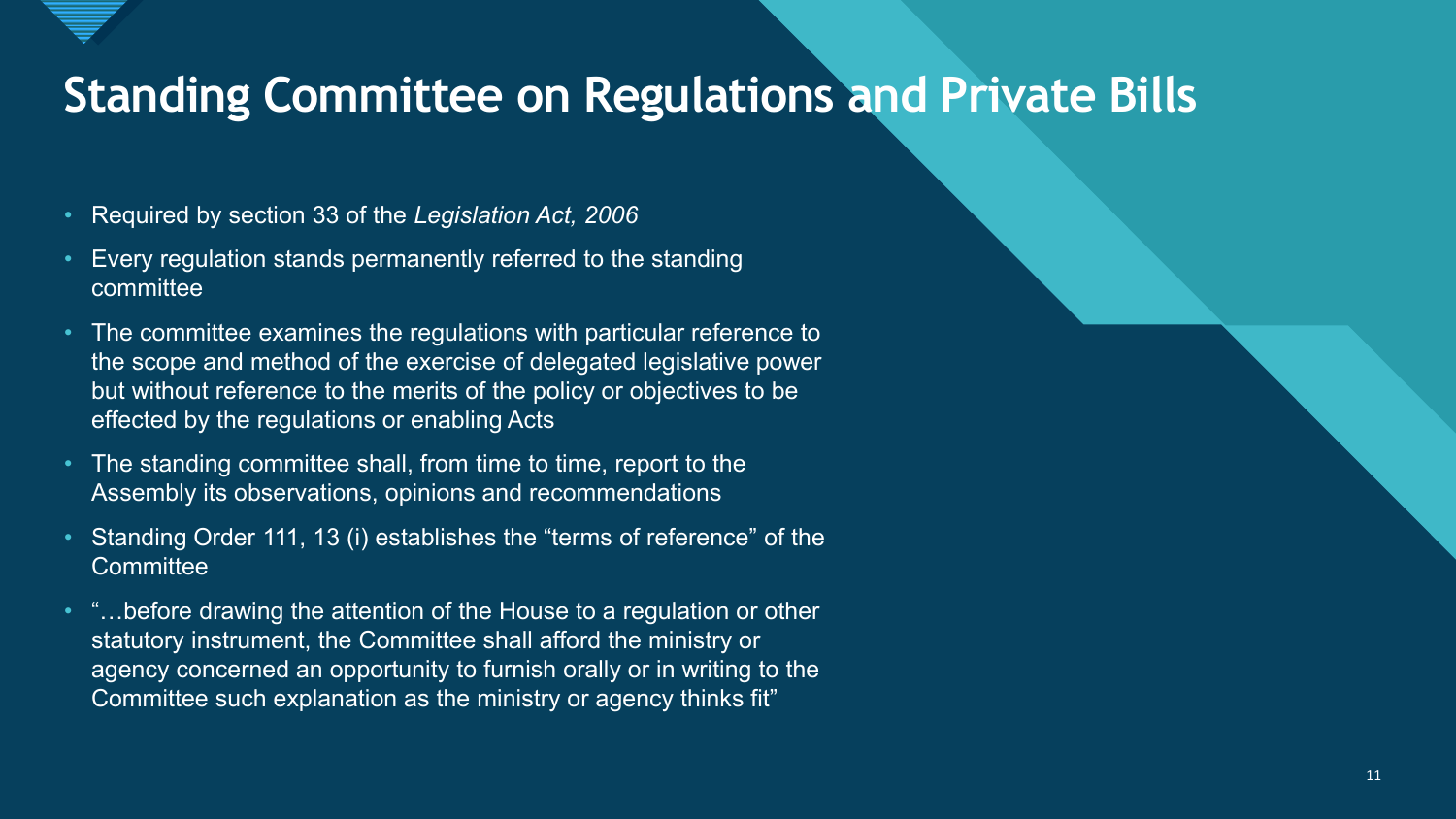# **Committee reports**

- Committee Reports contain various interesting statistics
- Reported issues often narrow :
	- Issues of incorporation by reference
	- Order of approval where a regulation-authority is vested in a body but subject to ministerial approval
	- Amendments to a regulation made reference to repealed provisions of another regulation
	- Whether consultation or notice requirements have been met
	- Whether "governing the composition and appointment of the board of directors…" allows for members to be elected
- Report covering a six month period usually only results in a handful of regulations being reported
- Committee's terms of reference provides that "…regulations should be in strict accordance with the statute conferring of power…"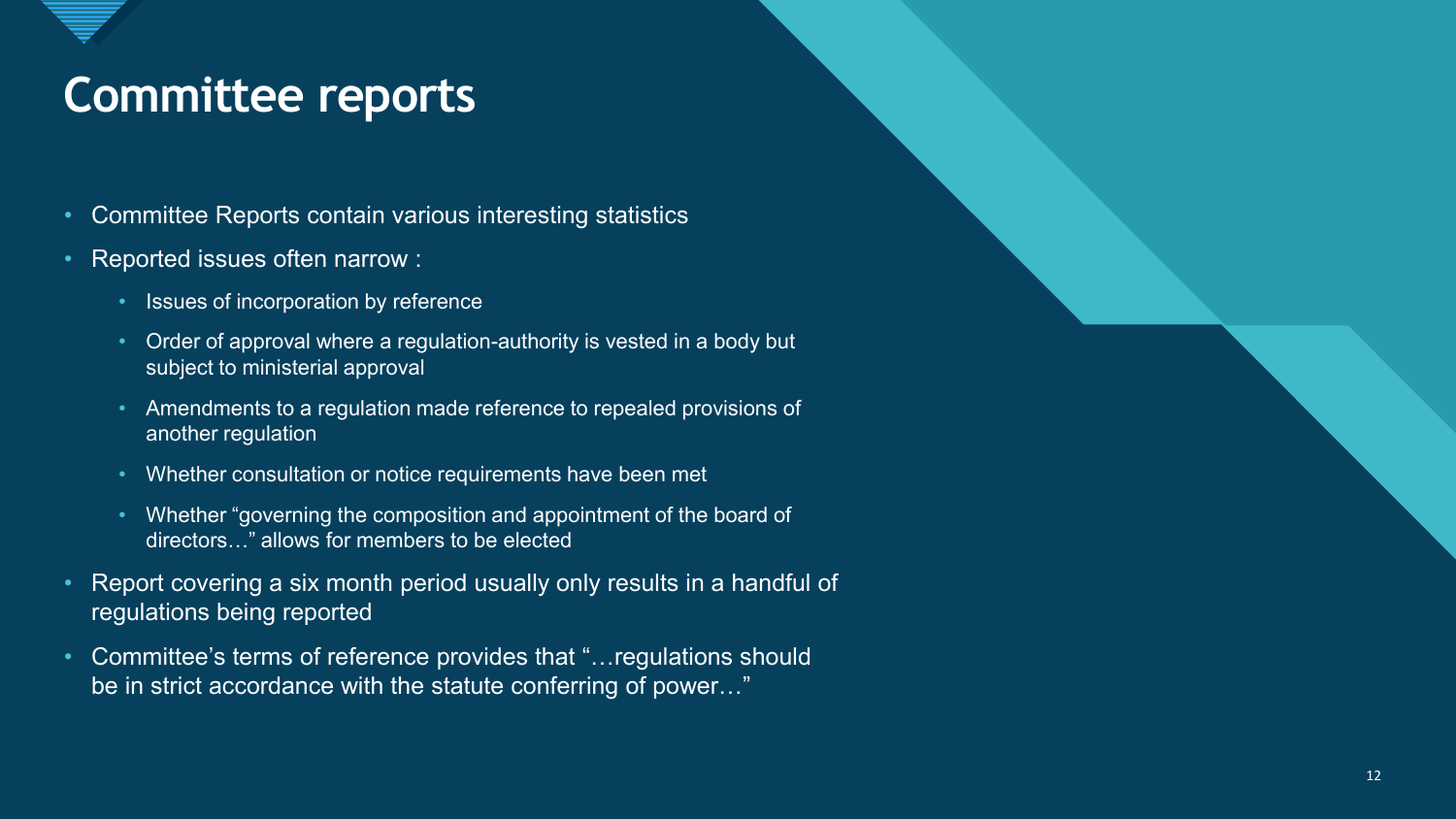# **Parliamentary Debate**

- *Reopening Ontario (A Flexible Response to COVID-19) Act, 2020*
	- Continued orders made under the *Emergency Management and Civil Protection Act* (EMCPA) and ended the COVID-19 declared emergency
	- Allows for certain amendments to the continued orders for a period of one year (though the Assembly can extend that expiry date by periods of no more than one year)
	- Significantly, the EMCPA required the declaration of emergency to be extended by the Legislative Assembly every 28 days
	- Act includes requirement for regular reporting to the public and a standing or select committee of the Assembly
	- CCLA of the view that the bill "…eliminates essential democratic controls over unprecedented emergency powers"
- Could emergency powers foster an increased interest in and scrutiny of the consolidation of rule-making power within the executive branch?